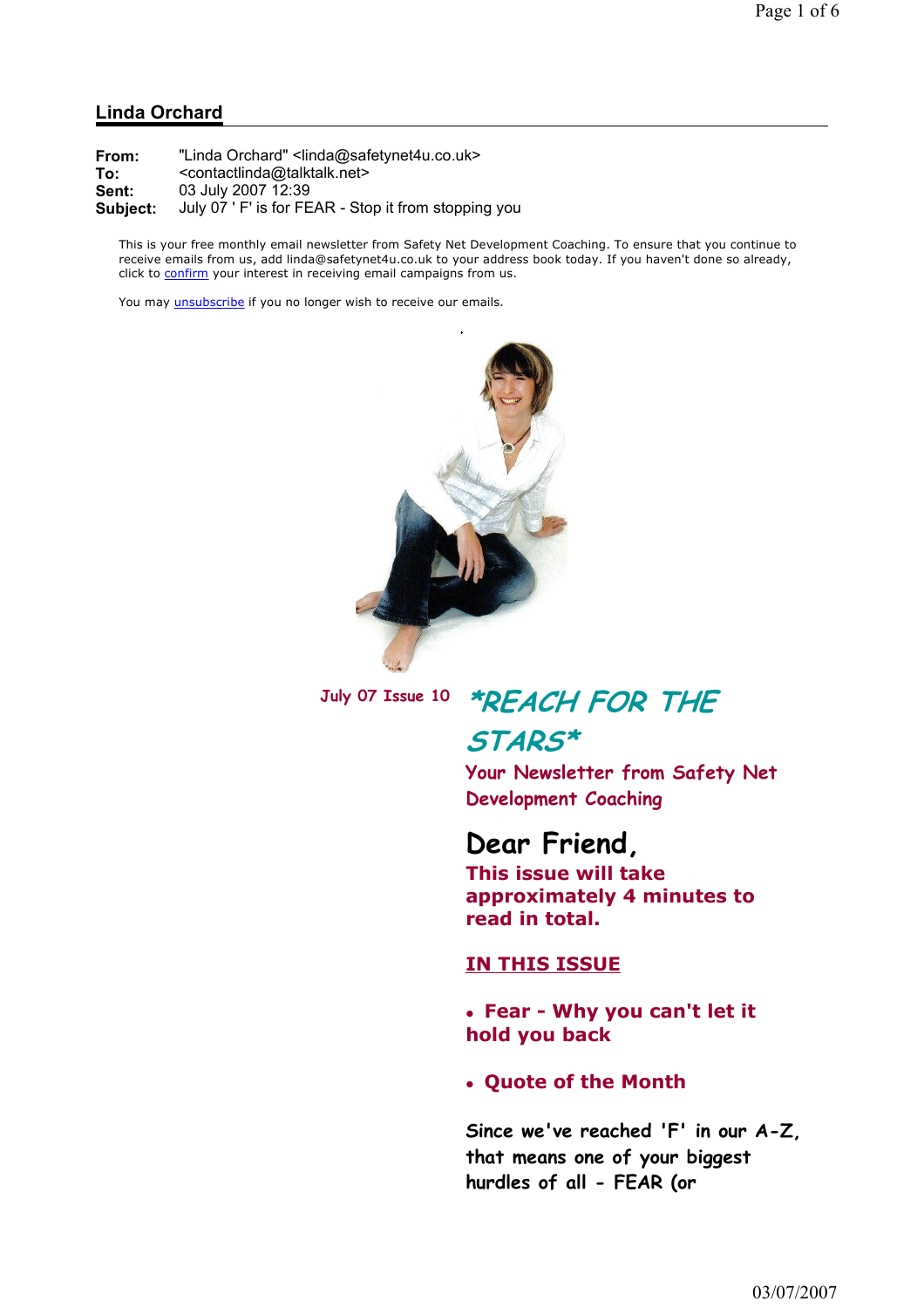alternatively - False Evidence Appearing Real).

This is a BIG subject with BIG consequences, so this whole issue is dedicated to it and how to stop it holding you back.

The newsletter is taking a break next month for the summer as many people read it at work and will be away so we'll be back with more great tips, actions and ideas for increasing your happiness on the first Tuesday in September.

If you have any ideas as to what you'd like to see covered in the Autumn issues, do get in touch. I'm always happy to know you're out there.

# 'F' IS FOR FEAR

Here's some useful stuff you might not know about this particular 'F' word



 Whatever happens you WILL handle it. (So once you know that, what is left to be afraid of?)

 Imagining scary consequences is generally much worse than the event itself

 You are not actually scared of what you think you are scared of, but of the fear itself.

 There are only 2 things of which we are naturally afraid when we are born. One is loud, startling noises and the other is falling. That means everything else is learned.

So your fears of failure, success, commitment,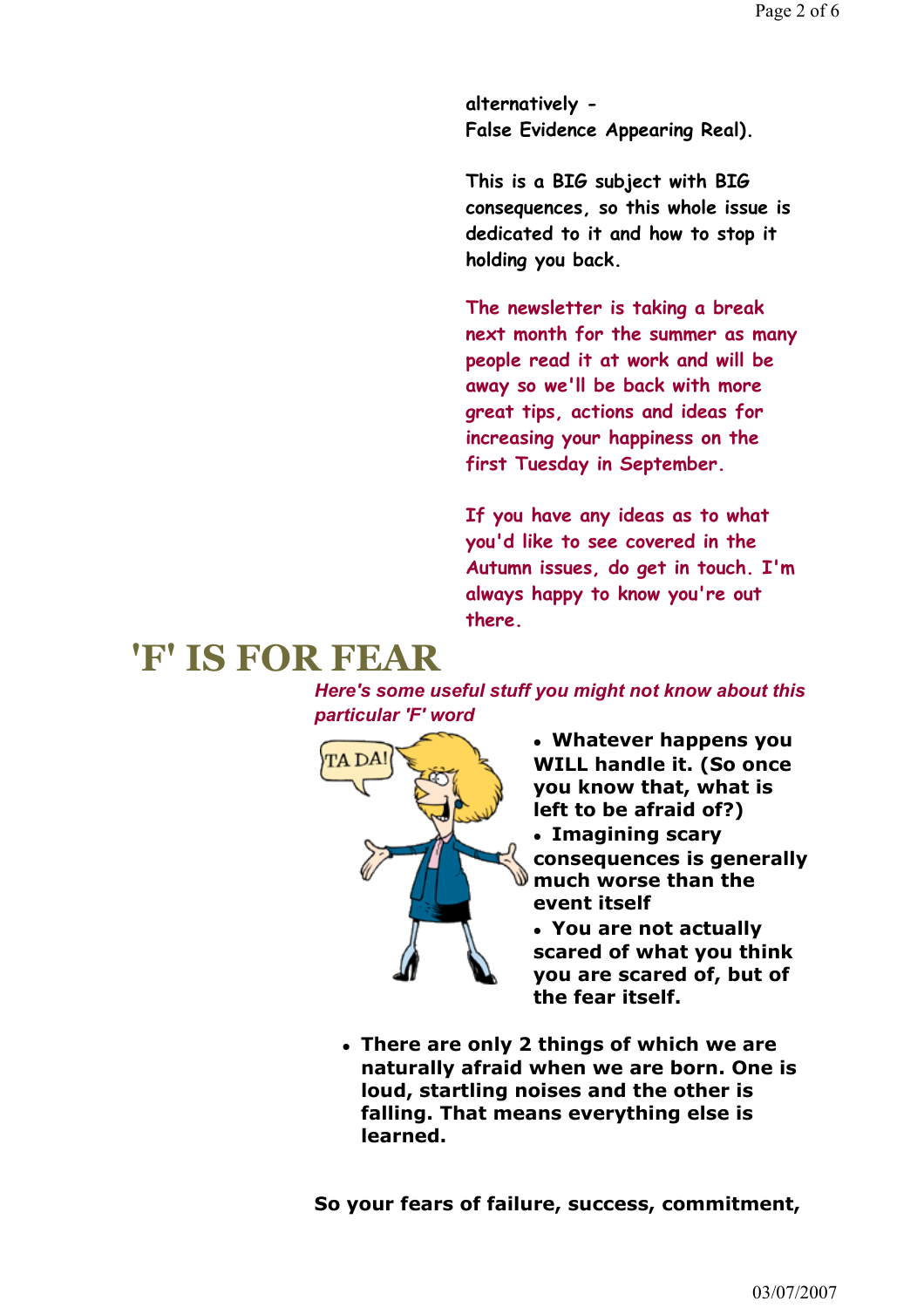public speaking, spiders, conflict, going for promotion, flying, swimming (or even your wife!) have all been learned from one past experience or another. Not necessarily even your personal experiences but ones that may have been communicated to you by other people. For example if you're scared of flying but you've never been in a plane, did someone you were close to when you were small, give you the message (spoken or otherwise) that it was risky?

In the dictionary, it says fear is "a painful apprehension of danger or of some impending evil". Note the key words - apprehension, impending. These words are all about the future - SO WHY ARE YOU WASTING YOUR VALUABLE TIME THINKING ABOUT IT NOW?

If we're talking about physical danger then of course fear has its place and you use it to take precautions such as taking care crossing the road. However, what purpose does it serve to be fearful of the situations listed above? The only purpose is to hold you back. Is that what you want?

When did you last NOT do something you would have really liked to do, or felt you should do, because you were afraid of what would happen as a consequence? When did you last go against your gut feelings because you were fearful of following them through? More importantly, are you willing to admit it?

Susan Jeffers who wrote, "Feel the fear and do it anyway", suggests that pushing through the fear is less frightening than living with the underlying fear that comes from the feeling of helplessness. And if you don't take action, the fear just goes on and on and on and on and  $\dots$ 

. .

It's really important, therefore, to spot the difference between useful fear and the kind that only holds you back. Generally we develop this second kind to keep us safe from the reactions of other people. Recognise when you have let this go too far and you are allowing self-limiting fear to waste your time and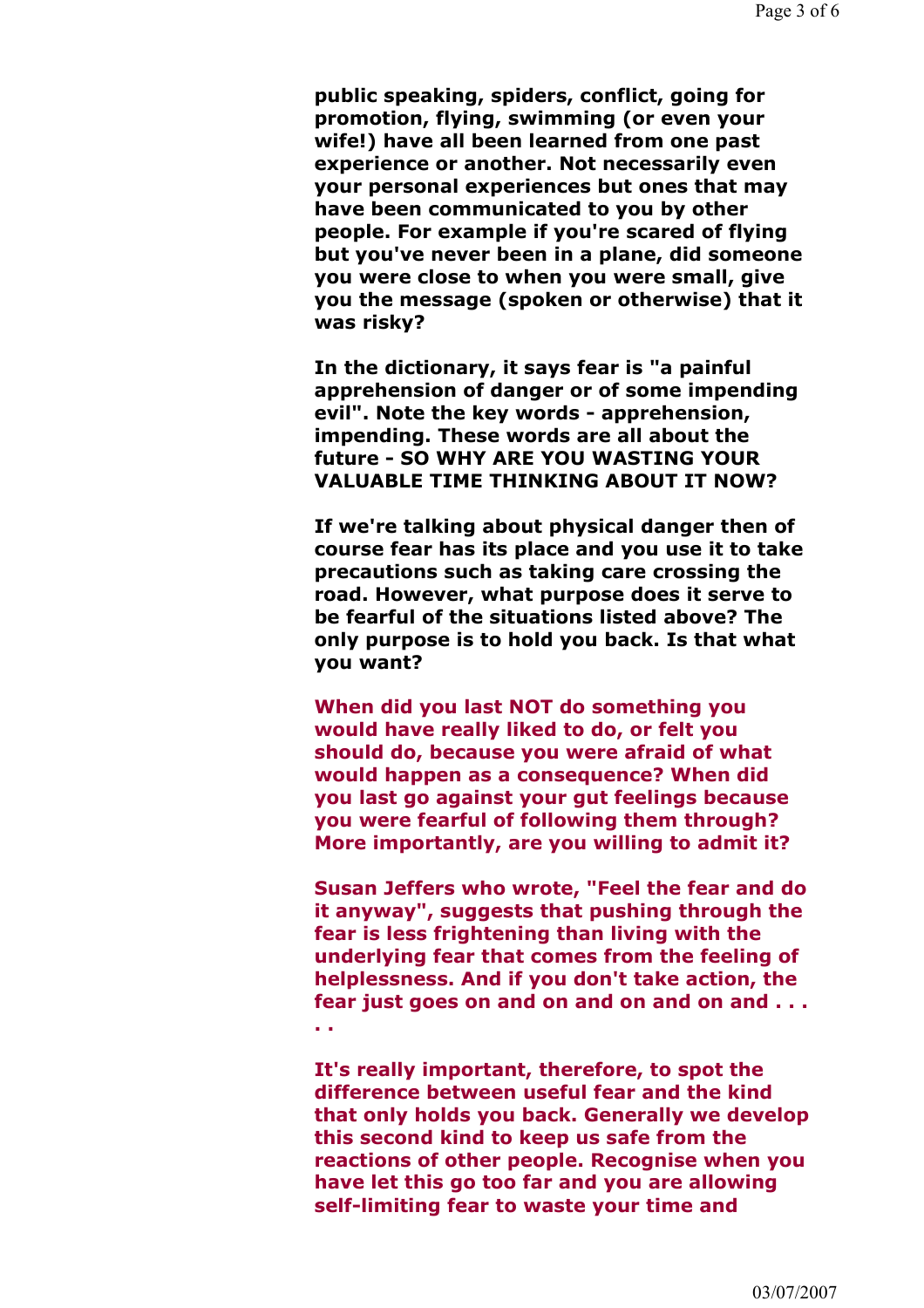energy and stop you from experiencing new, wonderful opportunities.

Remember though, that your personal comfort zone will steadily grow through gradual stretching , so don't feel you have to blow it out to unrecognisable proportions all at once and risk tearing it apart.

I'm a great believer in the value of noticing when triggers happen so the first step in tackling this is to cultivate your own awareness of when a fear is responsible for you putting the brakes on life. Notice it and acknowledge it, and then at least you have a choice whether to let it beat you or not.

Remember it is not real. You are creating it in your own mind and if you can create it, you can choose to remove it. Easier said than done, you're perhaps saying, but it is quite possible to do. If you don't believe me, get in touch and I'll tell you all about how I do it so successfully using NLP.

One great strategy is to ask yourself, "Am I alright now, right this second, am I safe and not in danger?" Generally the answer to this question is yes, which means that right here and now you do not need to worry. Keep asking yourself and you'll find that the answer is likely to remain 'yes' at every point when you ask the question.

So yes, you can certainly prepare carefully to try and ensure an event goes smoothly, but fearing it will make no difference as to how the event pans out, apart from stopping you from performing to the best of your ability. It will make no difference to other people's reactions or indeed the consequences.

Why put yourself through it? You just don't have time for that.

Look out for the September issue on finding HAPPINESS IN YOUR IDEAL CAREER In your mailbox on Tuesday 4th September Don't miss it. Especially if you read this at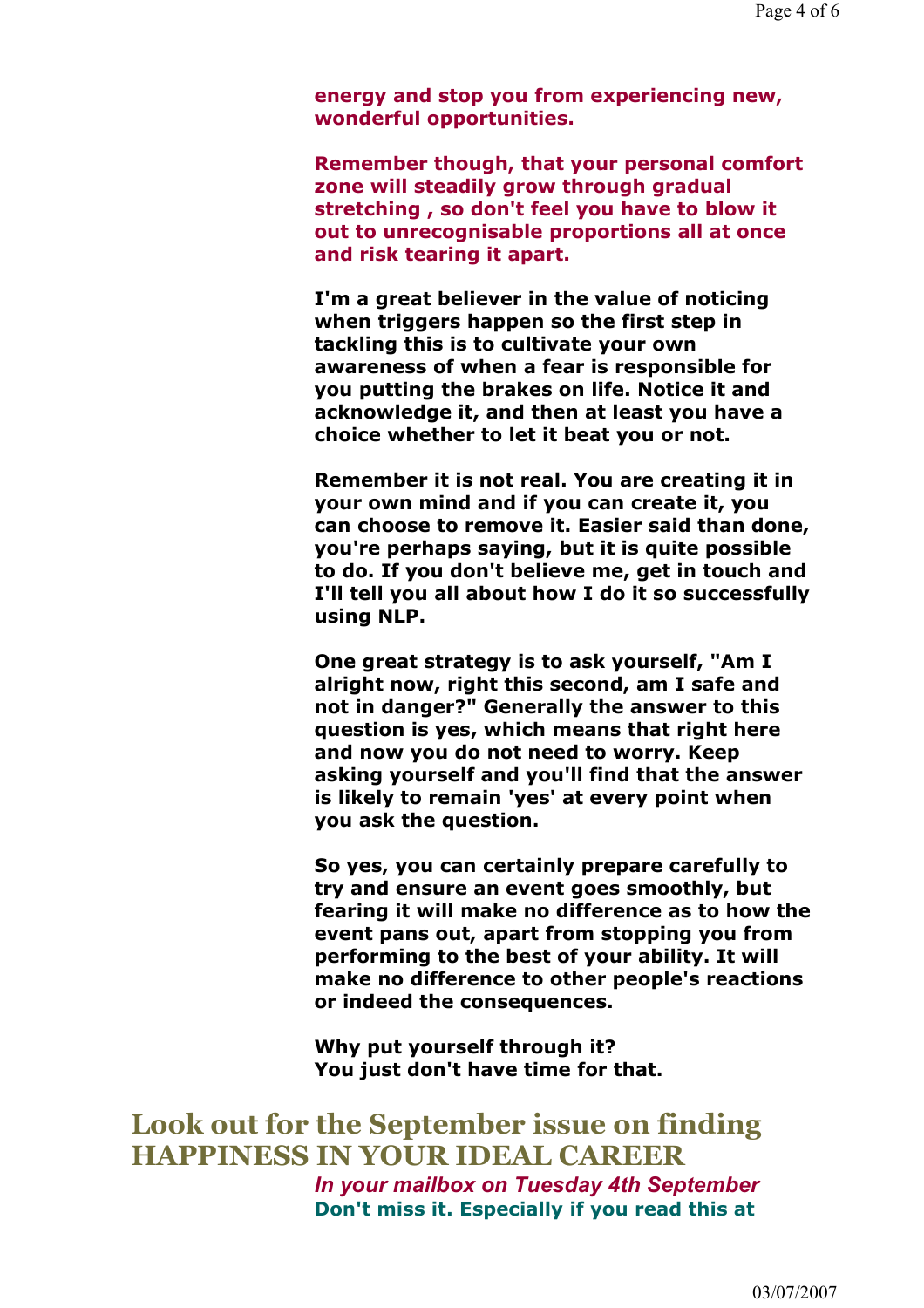work! PLUS 'G' is for Goals - Set them, achieve them, enjoy them

## "QUOTE OF THE MONTH"

Rudyard Kipling, 1865 - 1936 Poet & Author

"Of all the liars in the world, sometimes the worst are your own fears."



When we experience fear, it seems we all suddenly become clairvoyant. All at once you know what is going to happen in the future and have utmost faith in your predictions of doom, gloom and failure. These thoughts are a combination of all the voices in your head

which, were designed to keep you safe as a child and young adult. Are they still appropriate now, for a grown, independent person? The exaggerated foreboding of negative consequences are the liars of whom Rudyard Kipling spoke. You need to expose them as such.

To follow this up, I'd like your help to put an article together to illustrate how this works for so many of you so often.

Email me with your stories of your worst fears that never transpired. We all have them and if they're funny or poignant or you learned something from the experience, even better..

If you'd like your name or that of your business included, that's fine, otherwise, I promise to keep your details confidential.

## See you in September

Remember to forward this newsletter to any friends or colleagues who could benefit. Just hit the link at the bottom.Or they can add their email



Best wishes, have